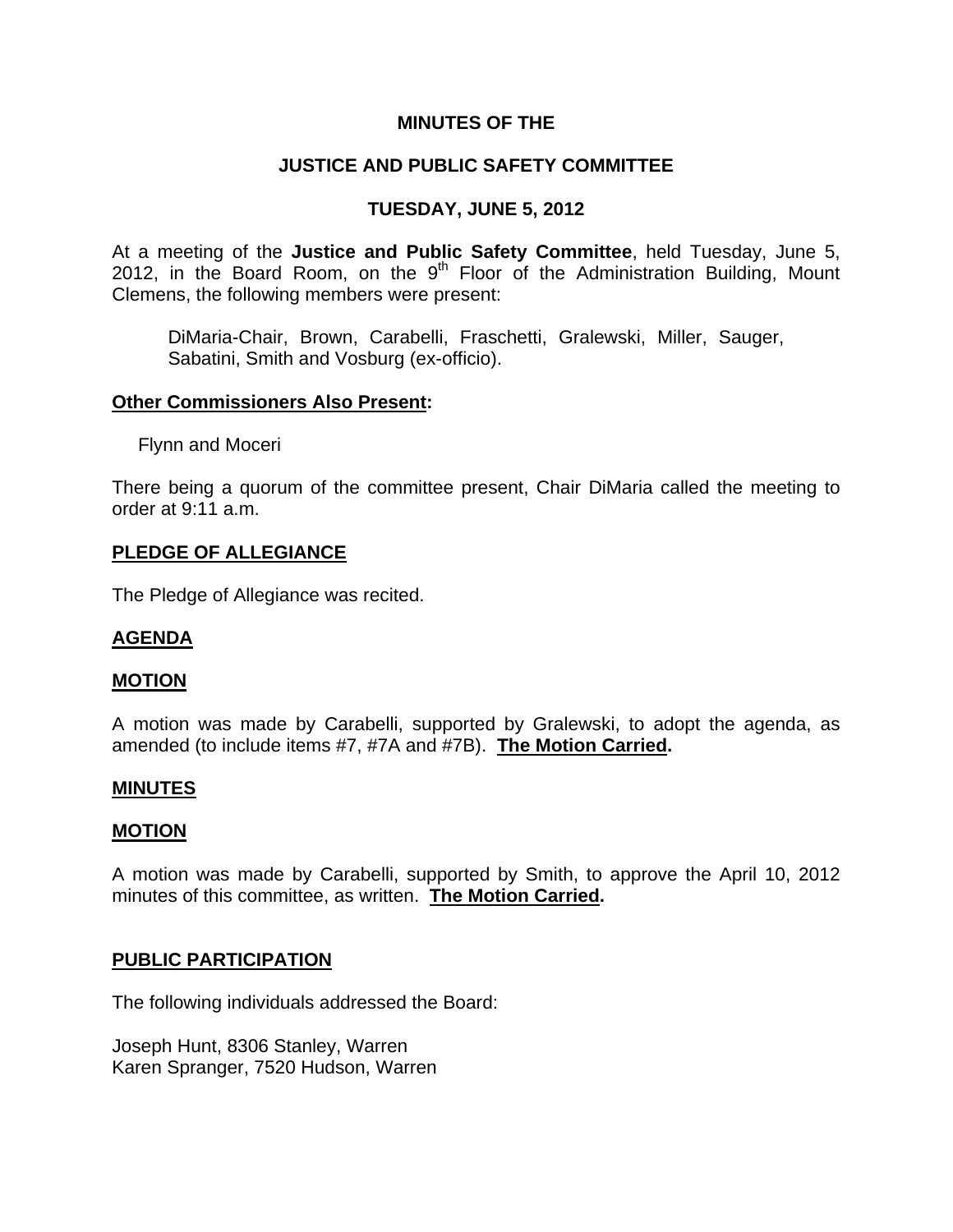# **PRESENTATION BY CHIEF JUDGE DAVID VIVIANO ON CIRCUIT COURT ELECTRONIC FILING PROJECT**

Chief Judge David Viviano referred to his four-page memorandum dated May 29, 2012 and gave an extensive update on the Circuit Court Electronic Filing Project. Key areas addressed in the memorandum included the following:

- Efforts made in the last eight months to move to a paperless system
- Paperless systems and electronic filing
- Implementing electronic filing technology
- Electronic storage and maintenance of documents
- Reduction of overall system costs
- Expansion of the Circuit Court Electronic Filing initiative to include the remaining seven judges in the Criminal/Civil Division and to rapidly expand to the Family Division and Probate Court
- Macomb E-Filing Committee
- Current status of the Circuit Court eUniversa Electronic Filing System
- The addition of Mentis Technology's aiSmartBench software
- Areas of improvement
- The addition of the CourtView IJIS Broker to the existing case management system
- Minor modifications to the e-filing system to improve the electronic filing process
- Statistics on the first five months of electronic filing in Macomb County
- Electronic filing fees
- Total cost of enhancements and modifications estimated at \$355,400
- Funding sources for this project
- E-filing revenue estimated at \$235,000 annually, which will be used to reimburse the IT Capital Improvement Fund
- The need to address the volumes and volumes of existing stored paper records
- The Court and Clerk currently discussing scanning options and considering consulting with Plante & Moran to develop a strategic scanning plan to achieve the goal of having a paperless system

The following commissioners spoke: Carabelli, Gralewski, Miller and Brown.

Additionally, Chief Judge David Viviano discussed the following:

- Technology and workflows
- Explore locating an Arraignment Court at the Macomb County Jail
- Update on building plans
- Improving space utilization
- Bringing forth a proposal in the near future for the Board to consider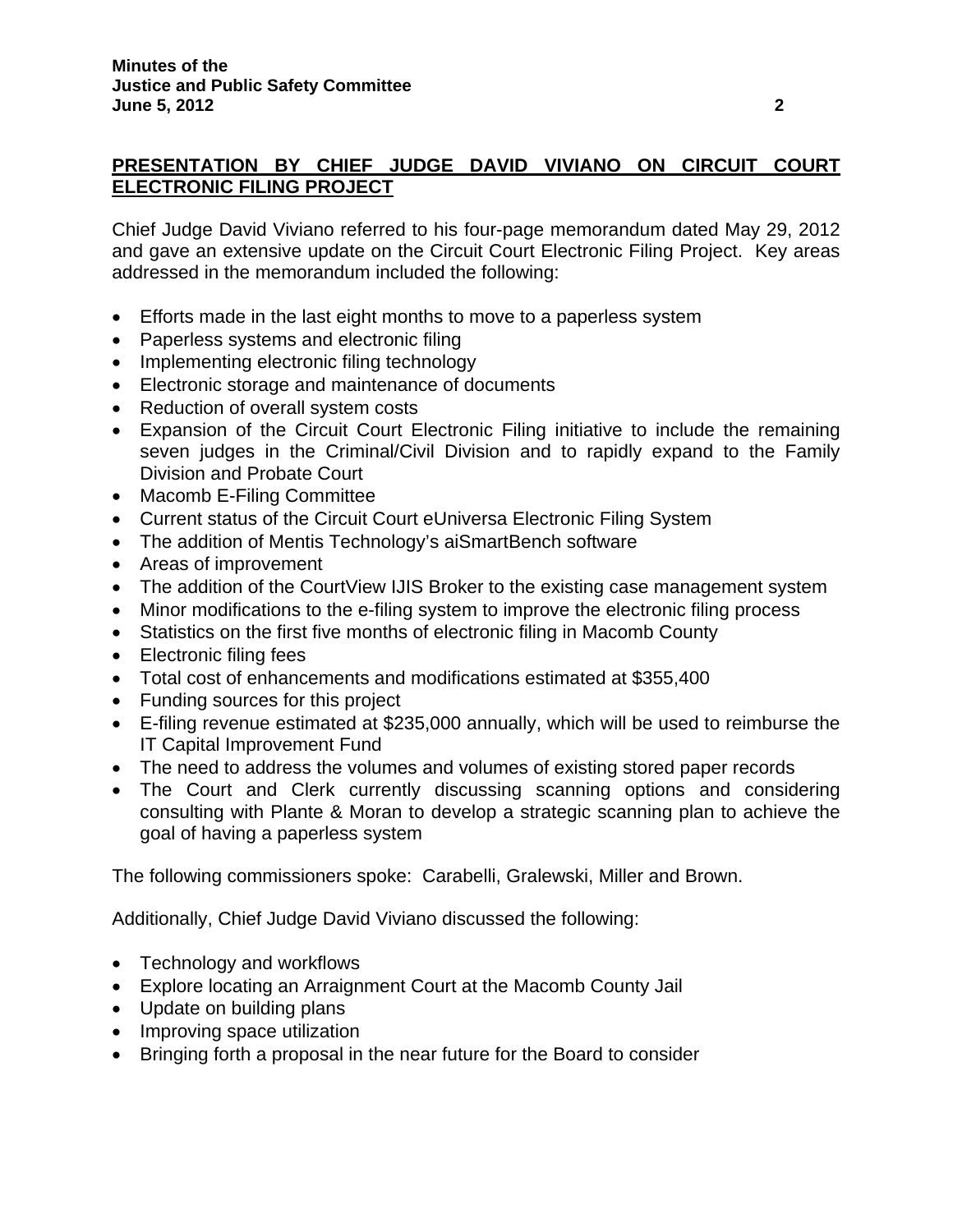## **MOTION**

A motion was made by Carabelli, supported by Smith, to receive and file the presentation by Chief Judge David Viviano on Circuit Court Electronic Filing Project. **The Motion Carried.** 

### **ADOPT RESOLUTION SUPPORTING HOUSE BILL 1082, AMENDING 1978 PA 368, ENTITLED PUBLIC HEALTH CODE (OFFERED BY DiMARIA AND SABATINI ON BEHALF OF THE BOARD)**

## **COMMITTEE RECOMMENDATION – MOTION**

A MOTION WAS MADE BY CARABELLI, SUPPORTED BY SAUGER, TO RECOMMEND THAT THE BOARD OF COMMISSIONERS ADOPT A RESOLUTION SUPPORTING HOUSE BILL 1082, AMENDING 1978 PA 368, ENTITLED PUBLIC HEALTH CODE **(OFFERED BY DiMARIA AND SABATINI ON BEHALF OF THE BOARD)**. FURTHER, A COPY OF THIS BOARD OF COMMISSIONERS' ACTION IS DIRECTED TO BE DELIVERED FORTHWITH TO THE OFFICE OF THE COUNTY EXECUTIVE. **THE MOTION CARRIED.** 

# **ADOPT RESOLUTION IN SUPPORT OF THE DECLARATION OF SYNTHETIC CANNABINOIDS AND SYNTHETIC CATHINONES AS AN IMMENENT HEALTH DANGER BY THE MACOMB COUNTY EXECUTIVE AND THE MACOMB COUNTY HEALTH DEPARTMENT (OFFERED BY CARABELLI ON BEHALF OF THE BOARD)**

Chair DiMaria asked that his name be added to the resolution, as Chair of Justice and Public Safety. Vice Chair Sabatini asked that his name be added to the resolution.

### **COMMITTEE RECOMMENDATION – MOTION**

A MOTION WAS MADE BY CARABELLI, SUPPORTED BY GRALEWSKI, TO RECOMMEND THAT THE BOARD OF COMMISSIONERS ADOPT A RESOLUTION IN SUPPORT OF THE DECLARATION OF SYNTHETIC CANNABINOIDS AND SYNTHETIC CATHINONES AS AN IMMENENT HEALTH DANGER BY THE MACOMB COUNTY EXECUTIVE AND THE MACOMB COUNTY HEALTH DEPARTMENT **(OFFERED BY CARABELLI, DiMARIA AND SABATINI ON BEHALF OF THE BOARD)**. FURTHER, A COPY OF THIS BOARD OF COMMISSIONERS' ACTION IS DIRECTED TO BE DELIVERED FORTHWITH TO THE OFFICE OF THE COUNTY EXECUTIVE.

The following commissioners spoke: Carabelli, DiMaria and Brown.

Chair DiMaria called for a vote on the motion and **THE MOTION CARRIED.**